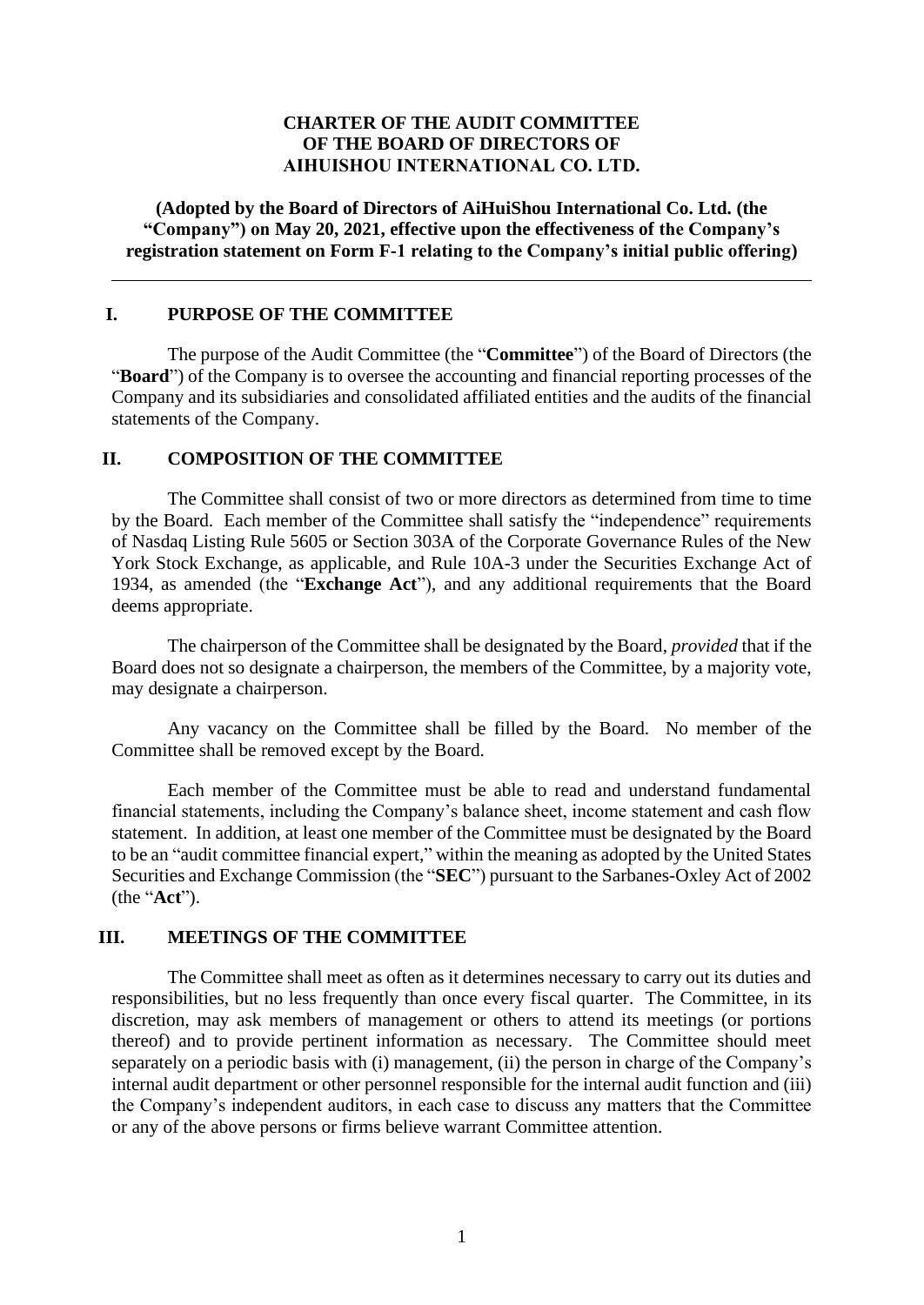A majority of the members of the Committee present in person or by means of a conference telephone or other communications equipment by means of which all persons participating in the meeting can hear each other shall constitute a quorum.

The Committee shall maintain minutes of its meetings and records relating to those meetings.

# **IV. DUTIES AND RESPONSIBILITIES OF THE COMMITTEE**

In carrying out its duties and responsibilities, the Committee's policies and procedures should remain flexible, so that it may be in a position to best address, react or respond to changing circumstances or conditions. The following duties and responsibilities are within the authority of the Committee and the Committee shall, consistent with and subject to applicable law and rules and regulations promulgated by the SEC, the applicable stock exchange, or any other applicable regulatory authority:

# **Selection, Evaluation and Oversight of the Auditors**

(a) Be directly responsible for the appointment, approval, compensation, retention and oversight of the work of any registered public accounting firm engaged for the purpose of preparing or issuing an audit report or performing other audit, review or attestation services for the Company, and each such registered public accounting firm must report directly to the Committee (the registered public accounting firm engaged for the purpose of preparing or issuing an audit report for inclusion in the Company's Annual Report on Form 20-F is referred to herein as the "independent auditors");

(b) Review and, in its sole discretion, approve in advance the Company's independent auditors' annual engagement letter, including the proposed fees contained therein, as well as all audit and, as provided in the Act and the SEC rules and regulations promulgated thereunder, all permitted non-audit engagements and relationships between the Company and such independent auditors (which approval should be made after receiving input from the Company's management, if desired); *provided* that approval of audit and permitted non-audit services shall be made by the Committee or by one or more members of the Committee as shall be designated by the Committee and the person(s) granting such approval shall report such approval to the Committee at the next scheduled meeting;

(c) Review the performance of the Company's independent auditors, including the lead partner and reviewing partner of the independent auditors, and, in its sole discretion, make decisions regarding the replacement or termination of the independent auditors when circumstances warrant;

(d) Evaluate the independence of the Company's independent auditors by, among other things:

> (i) obtaining and reviewing from the Company's independent auditors a formal written statement delineating all relationships between the independent auditors and the Company, consistent with Independence Standards Board Standard 1;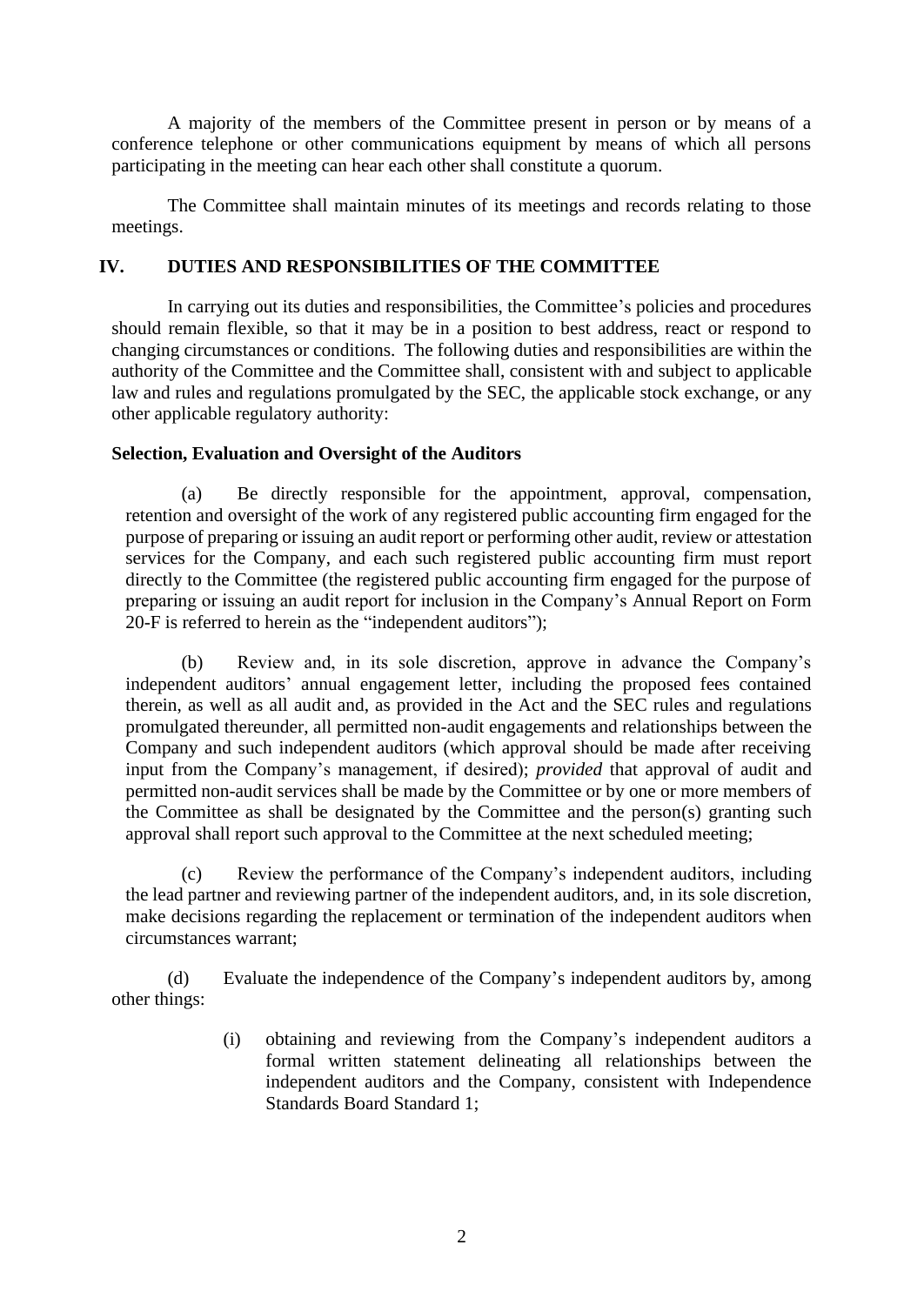- (ii) actively engaging in a dialogue with the Company's independent auditors with respect to any disclosed relationships or services that may impact the objectivity and independence of the auditors;
- (iii) taking, or recommending that the Board take, appropriate action to oversee the independence of the Company's independent auditors;
- (iv) monitoring compliance by the Company's independent auditors with the audit partner rotation requirements contained in the Act and the rules and regulations promulgated by the SEC thereunder;
- (v) monitoring compliance by the Company with the employee conflict of interest requirements contained in the Act and the rules and regulations promulgated by the SEC thereunder; and
- (vi) engaging in a dialogue with the independent auditors to confirm that audit partner compensation is consistent with applicable SEC rules;

#### **Oversight of Annual Audit and Quarterly Reviews**

(a) Review and discuss with the Company's independent auditors their annual audit plan, including the timing and scope of audit activities, and monitor such plan's progress and results during the year;

(b) Review with management, the Company's independent auditors and if appropriate, the person in charge of the Company's internal audit department, the following:

- (i) all critical accounting policies and practices to be used;
- (ii) all alternative treatments of financial information that have been discussed by the independent auditors and management, ramifications of the use of such alternative disclosures and treatments, and the treatment preferred by the independent auditors;
- (iii) all other material written communications between the independent auditors and management, such as any management letter and any schedule of unadjusted differences; and
- (iv) any material financial arrangements of the Company which do not appear on the financial statements of the Company;
- (v) major issues regarding accounting principles and financial statements presentations, including any significant changes in the Company's selection or application of accounting principles;
- (vi) any analyses prepared by management and/or the independent auditors setting forth significant financial reporting issues and judgments made in connection with the preparation of the financial statements, including analyses of the effects of alternative generally accepted accounting principles methods on the Company's financial statements;
- (vii) the effect of regulatory and accounting initiatives, as well as off-balance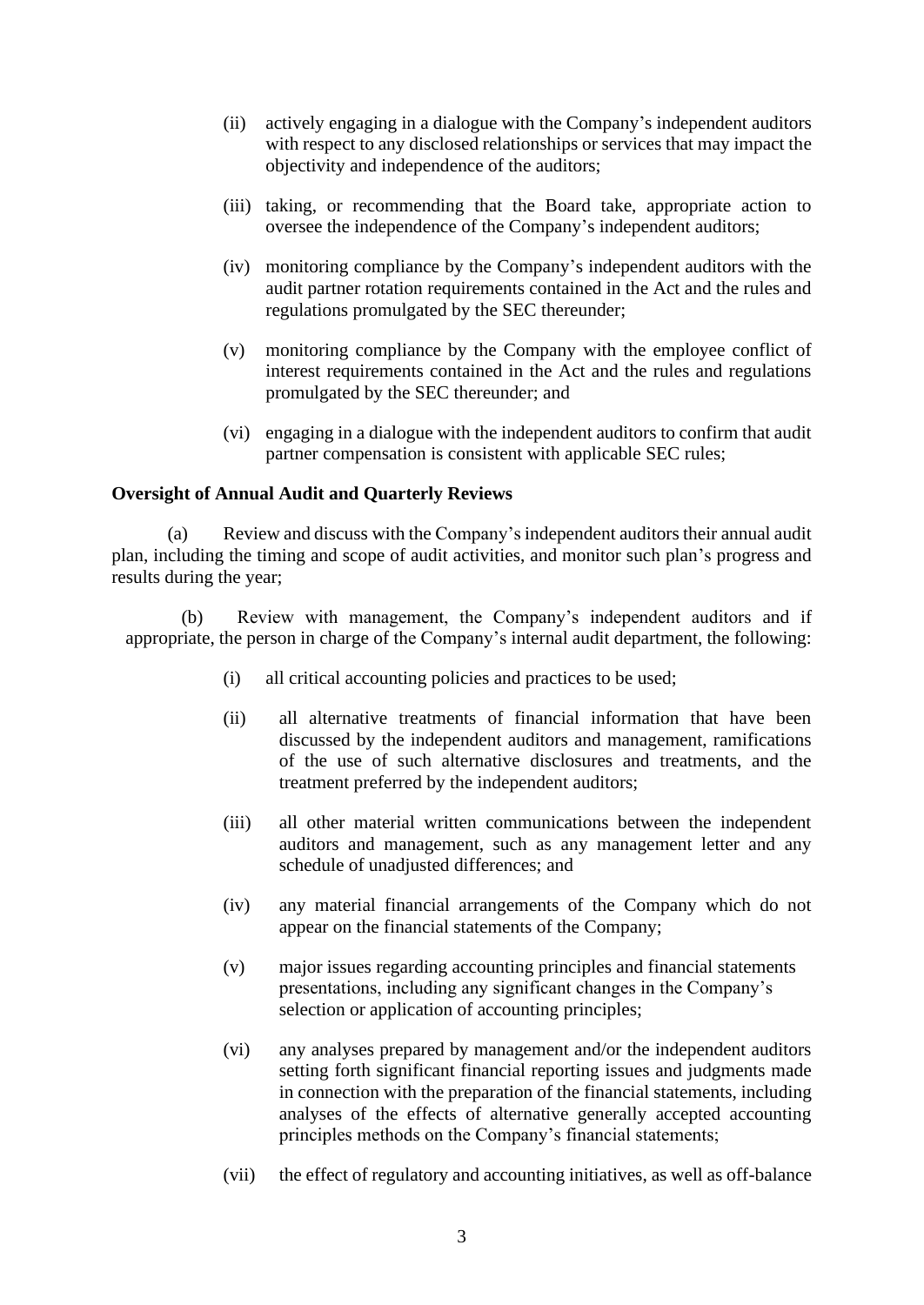sheet structures, on the financial statements of the Company; and

(viii) the Company's annual audited financial statements and quarterly financial statements, including the Company's related disclosures in the Company's Annual Report on Form 20-F under the section titled "Operating and Financial Review and Prospects," and any major issues related thereto;

(c) Review on a regular basis with the Company's independent auditors any problems or difficulties encountered by the independent auditors in the course of any audit work, including management's response with respect thereto, any restrictions on the scope of the independent auditor's activities or on access to requested information, and any significant disagreements with management; and

(d) Resolve all disagreements between the Company's independent auditors and management regarding financial reporting;

#### **Oversight of Financial Reporting Process and Internal Controls**

- (a) Review:
	- (i) the adequacy and effectiveness of the Company's accounting and internal control policies and procedures on a regular basis, including the responsibilities, budget, compensation and staffing of the Company's internal audit function, through inquiry, discussions and periodic meetings with the Company's independent auditors, management and the person in charge of internal audit department;
	- (ii) the yearly report prepared by management, and attested to by the Company's independent auditors, assessing the effectiveness of the Company's internal control over financial reporting and stating management's responsibility for establishing and maintaining adequate internal control over financial reporting prior to its inclusion in the Company's Annual Report on Form 20-F; and
	- (iii) the Committee's level of involvement and interaction with the Company's internal audit function, including the Committee's line of authority and role in appointing and compensating employees in the internal audit function;

(b) Review with the Company's chief executive officer, the Company's chief financial officer and the Company's independent auditors, periodically, the following:

- (i) all significant deficiencies and material weaknesses in the design or operation of internal control over financial reporting which are reasonably likely to adversely affect the Company's ability to record, process, summarize and report financial information; and
- (ii) any fraud, whether or not material, that involves management or other employees who have a significant role in the Company's internal control over financial reporting;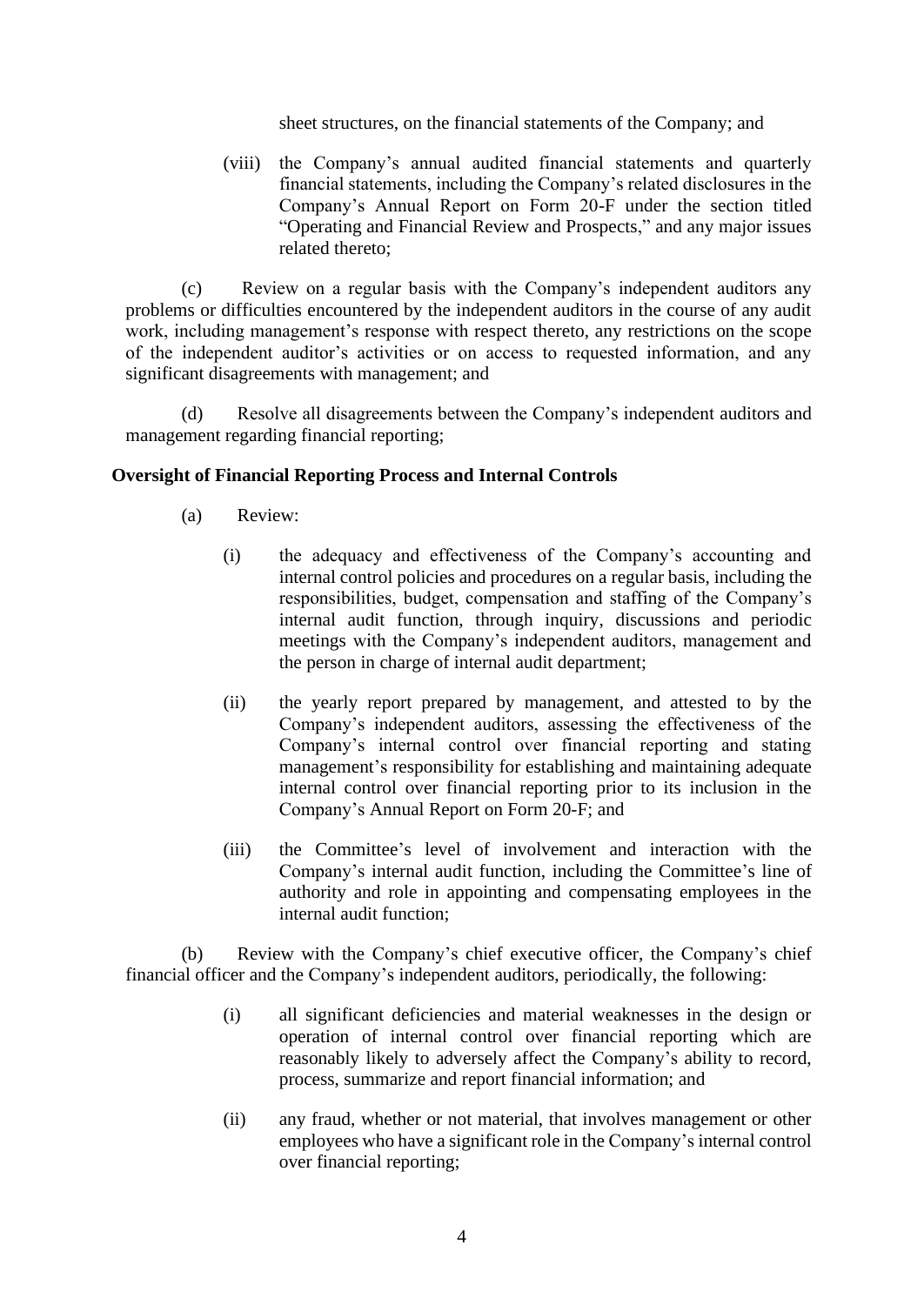(c) Discuss guidelines and policies governing the process by which senior management of the Company and the relevant departments of the Company, including the internal audit department, assess and manage the Company's exposure to risk, as well as the Company's major financial risk exposures and the steps management has taken to monitor and control such exposures;

(d) Review with management the progress and results of all internal audit projects, and, when deemed necessary or appropriate by the Committee, direct the Company's chief executive officer to assign additional internal audit projects to the person in charge of the Company's internal audit department;

(e) Receive periodic reports from the Company's independent auditors, management and the Company's internal audit department to assess the impact on the Company of significant accounting or financial reporting developments that may have a bearing on the Company;

(f) Establish and maintain free and open means of communication between and among the Committee, the Company's independent auditors, the Company's internal audit department and management, including providing such parties with appropriate opportunities to meet separately and privately with the Committee on a periodic basis; and

(g) Review the type and presentation of information to be included in the Company's earnings press releases (especially the use of "pro forma" or "adjusted" information not prepared in compliance with generally accepted accounting principles), as well as financial information and earnings guidance provided by the Company to analysts and rating agencies (which review may be done generally (i.e., discussion of the types of information to be disclosed and type of presentations to be made), and the Committee need not discuss in advance each earnings release or each instance in which the Company may provide earnings guidance);

#### **Miscellaneous**

(a) Establish and implement policies and procedures for the Committee's review and approval or disapproval of proposed transactions or courses of dealings required to be disclosed by Item 7.B of Form 20-F;

(b) Meet periodically with the general counsel, and outside counsel when appropriate, to review legal and regulatory matters, including (i) any matters that may have a material impact on the financial statements of the Company and (ii) any matters involving potential or ongoing material violations of law or breaches of fiduciary duty by the Company or any of its directors, officers, employees or agents or breaches of fiduciary duty to the Company;

(c) Review the Company's policies relating to the ethical handling of conflicts of interest and review past or proposed transactions between the Company and members of management as well as policies and procedures with respect to officers' expense accounts and perquisites, including the use of corporate assets, and consider the results of any review of these policies and procedures by the Company's independent auditors;

(d) Review and pre-approve proposed transactions or course of dealings required to be disclosed by Item 7.B of Form 20-F;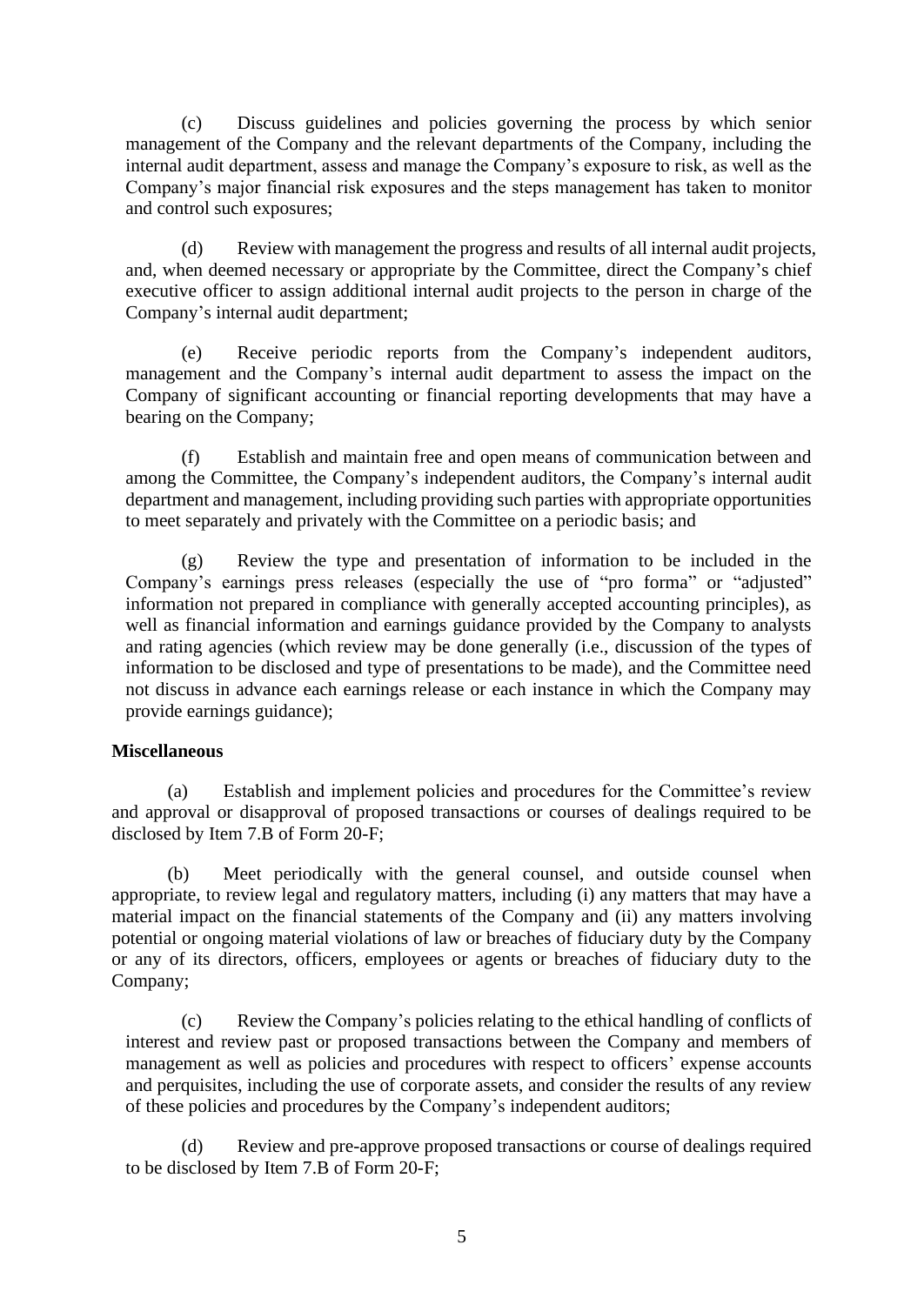(e) Review and approve in advance any services provided by the Company's independent auditors to the Company's executive officers or members of their immediate family;

(f) Review the Company's program to monitor compliance with the Company's Code of Business Conduct and Ethics, and meet periodically with the Company's Compliance Officer to discuss compliance with the Code of Business Conduct and Ethics;

(g) Establish procedures for (i) the receipt, retention and treatment of complaints received by the Company regarding accounting, internal accounting controls or auditing matters, and (ii) the confidential, anonymous submission by employees of the Company of concerns regarding questionable accounting or auditing matters;

(h) Establish procedures for the receipt, retention and treatment of reports of evidence of a material violation made by attorneys appearing and practicing before the SEC in the representation of the Company or any of its subsidiaries, or reports made by the Company's chief executive officer or general counsel in relation thereto;

(i) Secure independent expert advice to the extent the Committee determines it to be appropriate, including retaining, with or without Board approval, independent counsel, accountants, consultants or others, to assist the Committee in fulfilling its duties and responsibilities, the cost of such independent expert advisors to be borne by the Company;

(j) Review and assess the adequacy of this Charter on an annual basis; and

(k) Perform such additional activities, and consider such other matters, within the scope of its responsibilities, as the Committee or the Board deems necessary or appropriate.

#### **V. EVALUATION OF THE COMMITTEE**

The Committee shall, on an annual basis, evaluate its performance. The evaluation shall address all matters that the Committee considers relevant to its performance, including a review and assessment of the adequacy of this Charter, and shall be conducted in such manner as the Committee deems appropriate. The Committee shall deliver to the Board a report, which may be oral, setting forth the results of its evaluation, including any recommended amendments to this Charter.

## **VI. INVESTIGATIONS AND STUDIES; OUTSIDE ADVISERS**

The Committee may conduct or authorize investigations into or studies of matters within the Committee's scope of responsibilities, and may retain, at the Company's expense, such independent counsel or other consultants or advisers as it deems necessary.

\* \* \*

While the Committee has the duties and responsibilities set forth in this Charter, the Committee is not responsible for preparing or certifying the financial statements, for planning or conducting the audit or for determining whether the Company's financial statements are complete and accurate and are in accordance with generally accepted accounting principles.

In fulfilling their responsibilities hereunder, it is recognized that members of the Committee are not full-time employees of the Company, it is not the duty or responsibility of